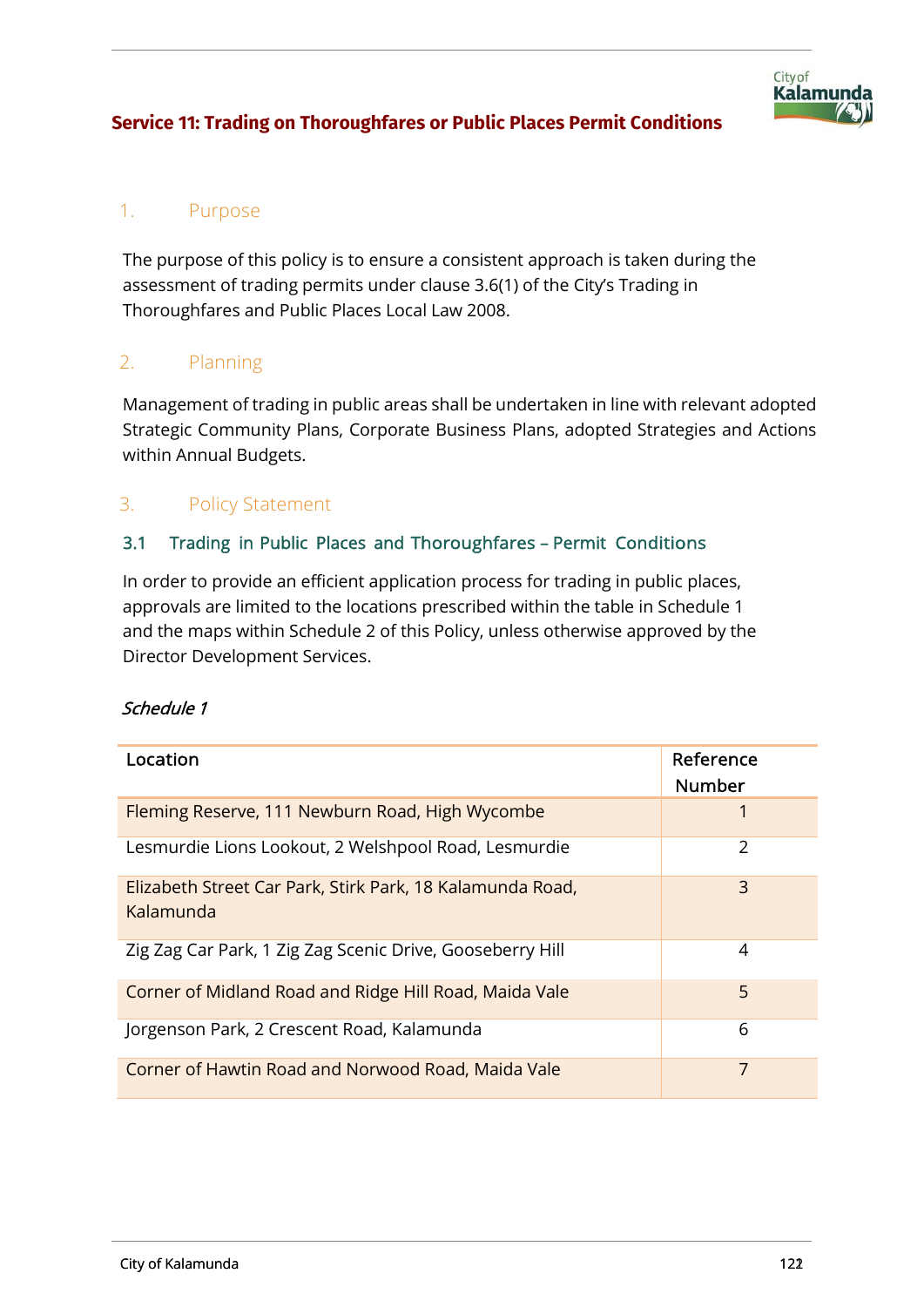

# Schedule 2

Location 1



Location 2

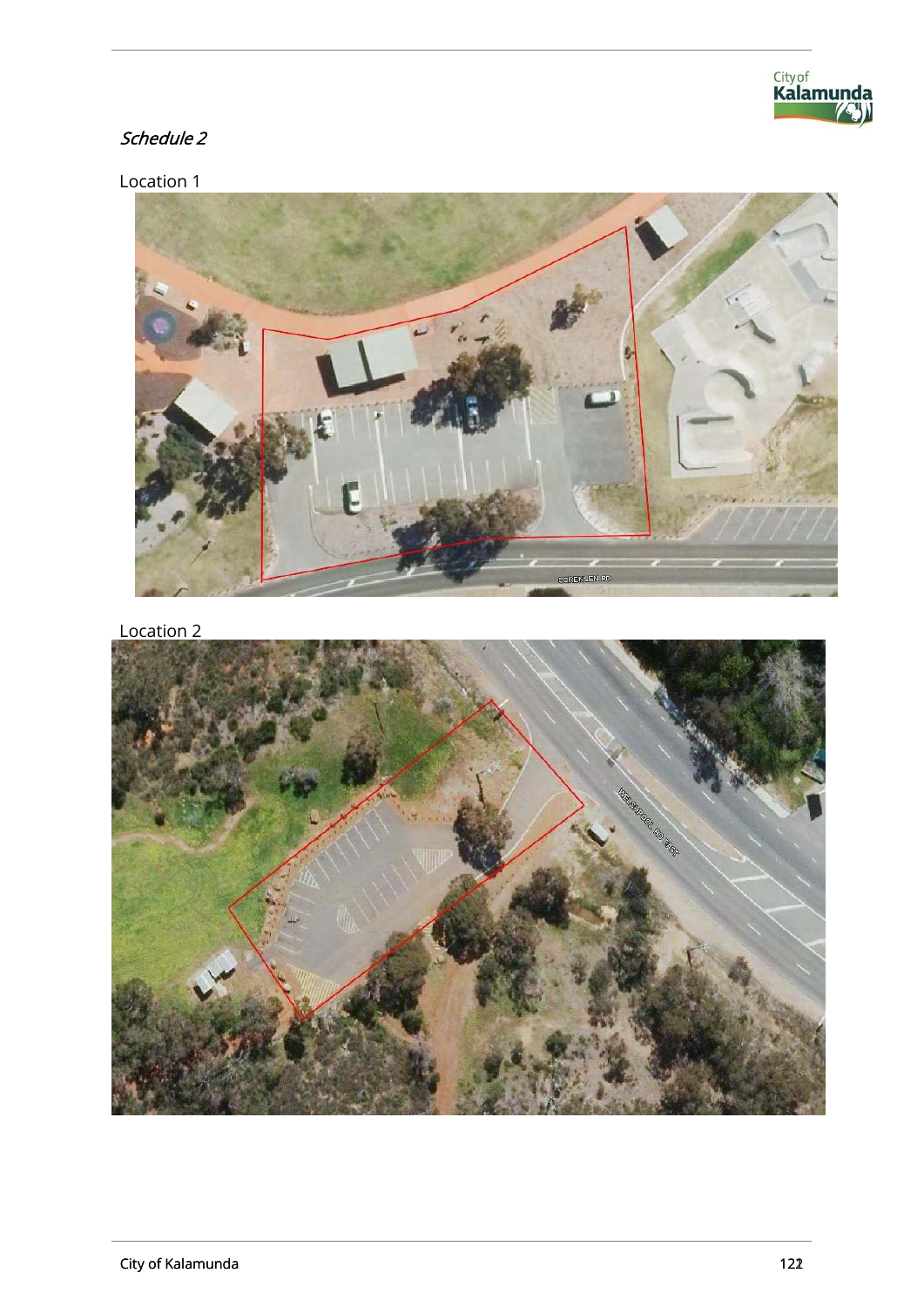

Location 4

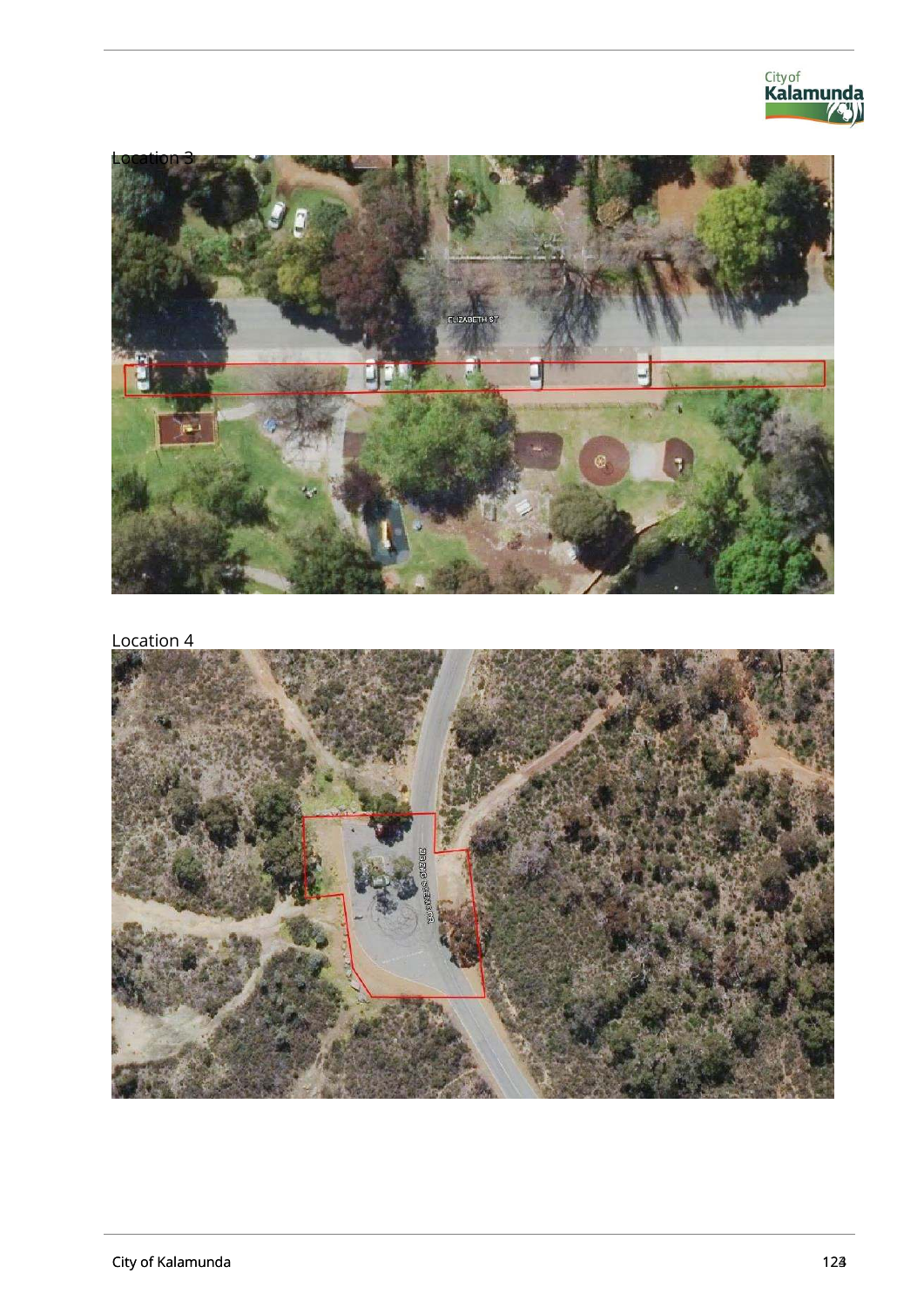

Location 6

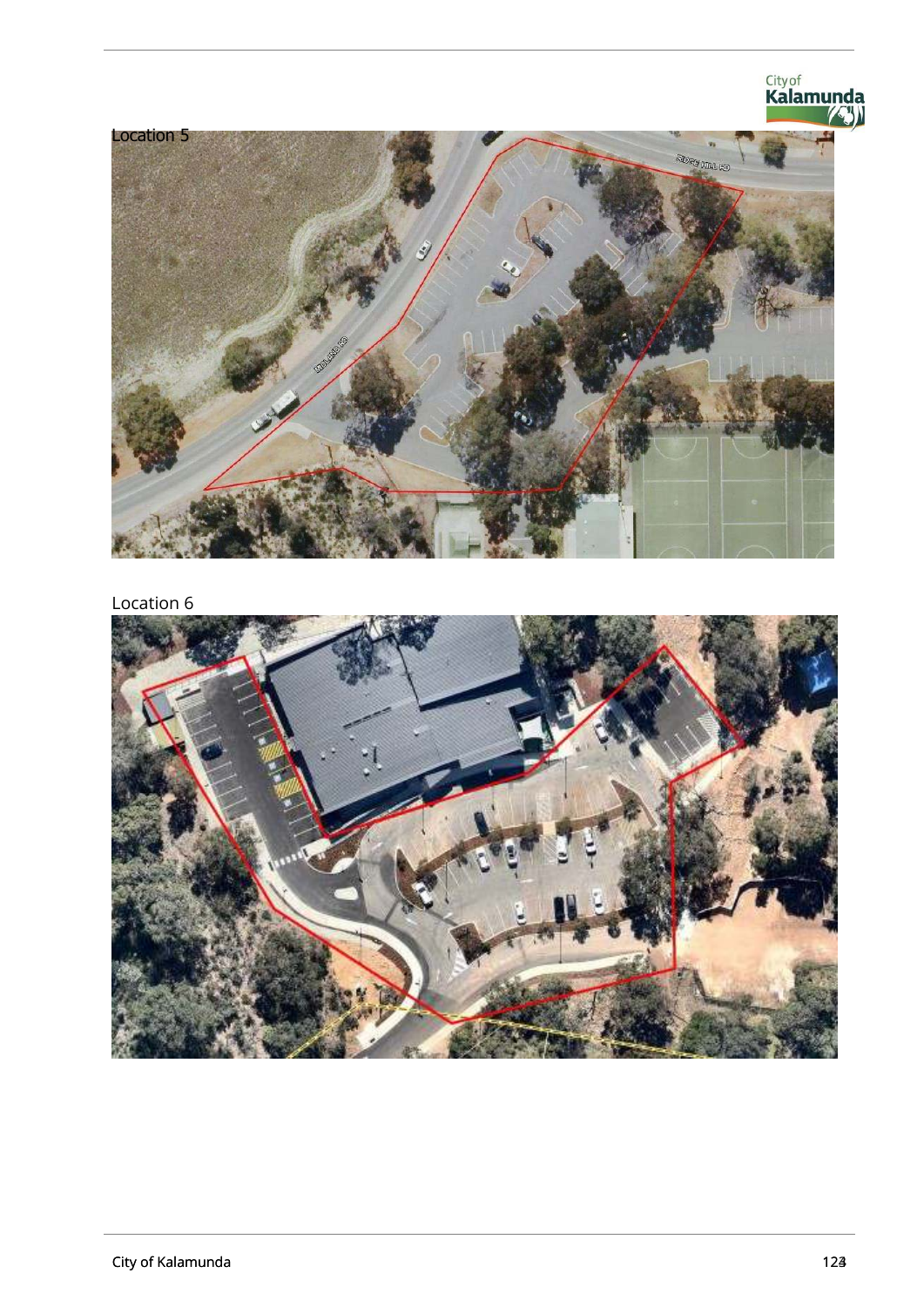

#### 4. Detail

The number of applications received by the City to trade in public places has been increasing. The processing of these applications requires several approvals from different departments. The additional referrals slow down processing time for applicants and increase the cost of determining an application. The purpose of this policy is to 'preapprove' locations to guide applicants on where is suitable to trade and to streamline the application process. Further to this it also assists with space activation by guiding prospective traders to areas that need activation.

## 5. Community Consultation

This policy is internally focused to assist the City in assessing and approving trading applications received. The City considered the impacts to the community when identifying the designated trading areas and further considers the impact to the community when assessing applications.

#### 6. Governance

This policy is to assist with determining trading applications received under the Citys Trading on Thoroughfares and Public Places Local Law 2008, all actions taken are to be in accordance with this local law.